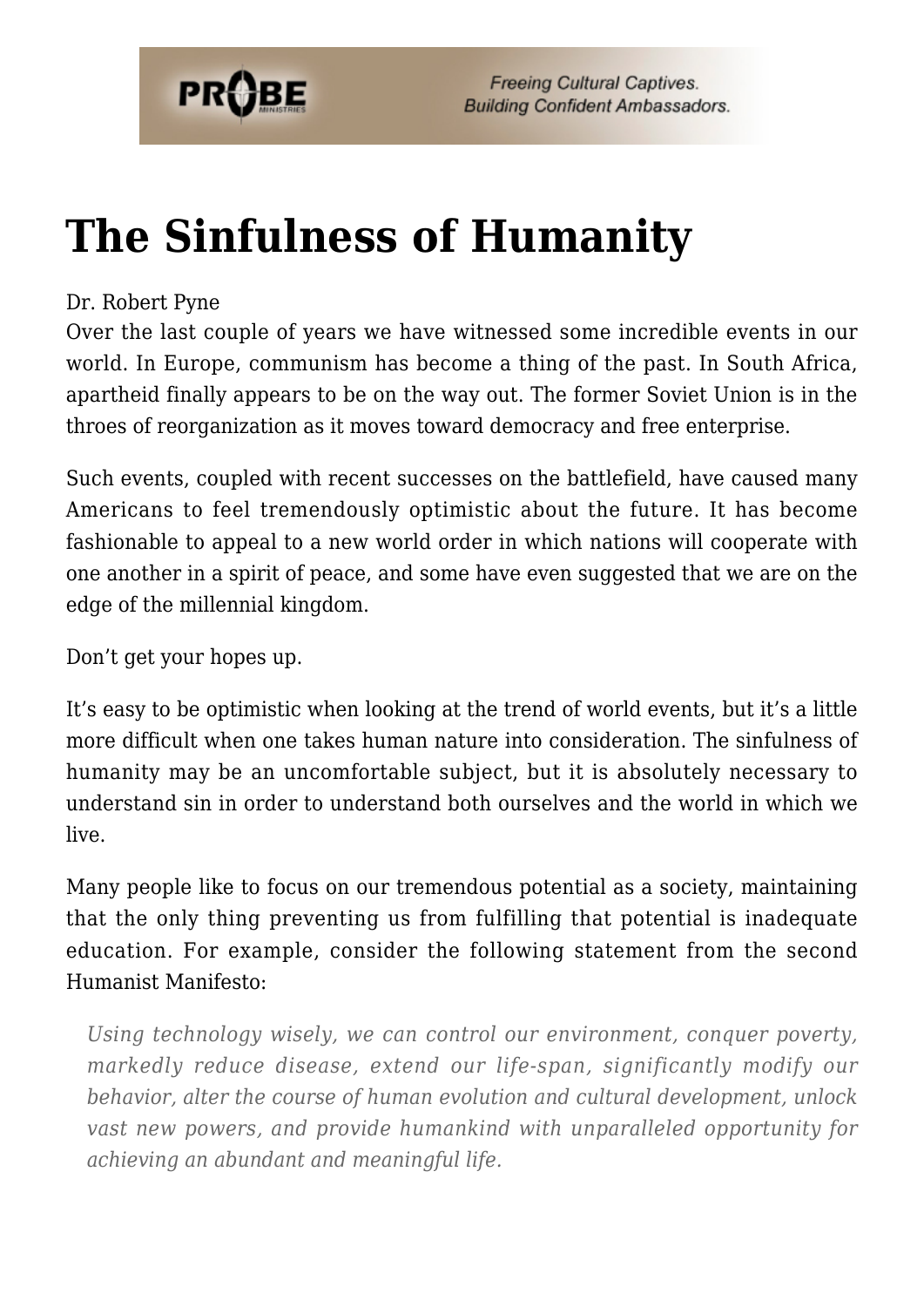

Humanists recognize the fact that such utopian dreams are not guaranteed, but they believe our potential for progress is essentially unlimited. If we as a society decide that we really want to achieve something, we are capable of achieving it.

The Bible presents a very different view of humankind and our future. From a biblical perspective, we have all violated God's laws, and our continuing tendency is not to seek the well-being of others but to seek our own satisfaction. Consider the following words from Romans chapter 3:

*There is none righteous, not even one; There is none who understands, there is none who seeks for God; All have turned aside, together they have become useless; There is none who does good, there is not even one.*

These words may sound pretty pessimistic, especially when compared with modern humanism, but they are true. We all know our own failings. God says that we are to be holy just as He is holy (1 Peter 1:15, 16), and we cannot honestly say that we meet that standard. You and I recognize that we have selfish desires, that we rebel against God, that we often find it easier to cheat people than to love them. The Bible tells us that everyone else has the same problem. As Paul put it, All have sinned and fall short of the glory of God (Rom. 3:23).

### **Forgiveness for Sin**

Thinking about the sinfulness of humanity is unpleasant at best, but we must first understand that all humankind has sinned if we are to realize that, even so, all is not lost. The most important thing to realize about human sinfulness is that forgiveness is available!

The Bible says that we have all broken God's laws, and we all deserve punishment as a result. Jesus Christ, however, came to take that punishment on our behalf. Let me explain it this way. We have been sentenced to death because of our sin. God's justice demands that the sentence be carried out. If He were to simply lay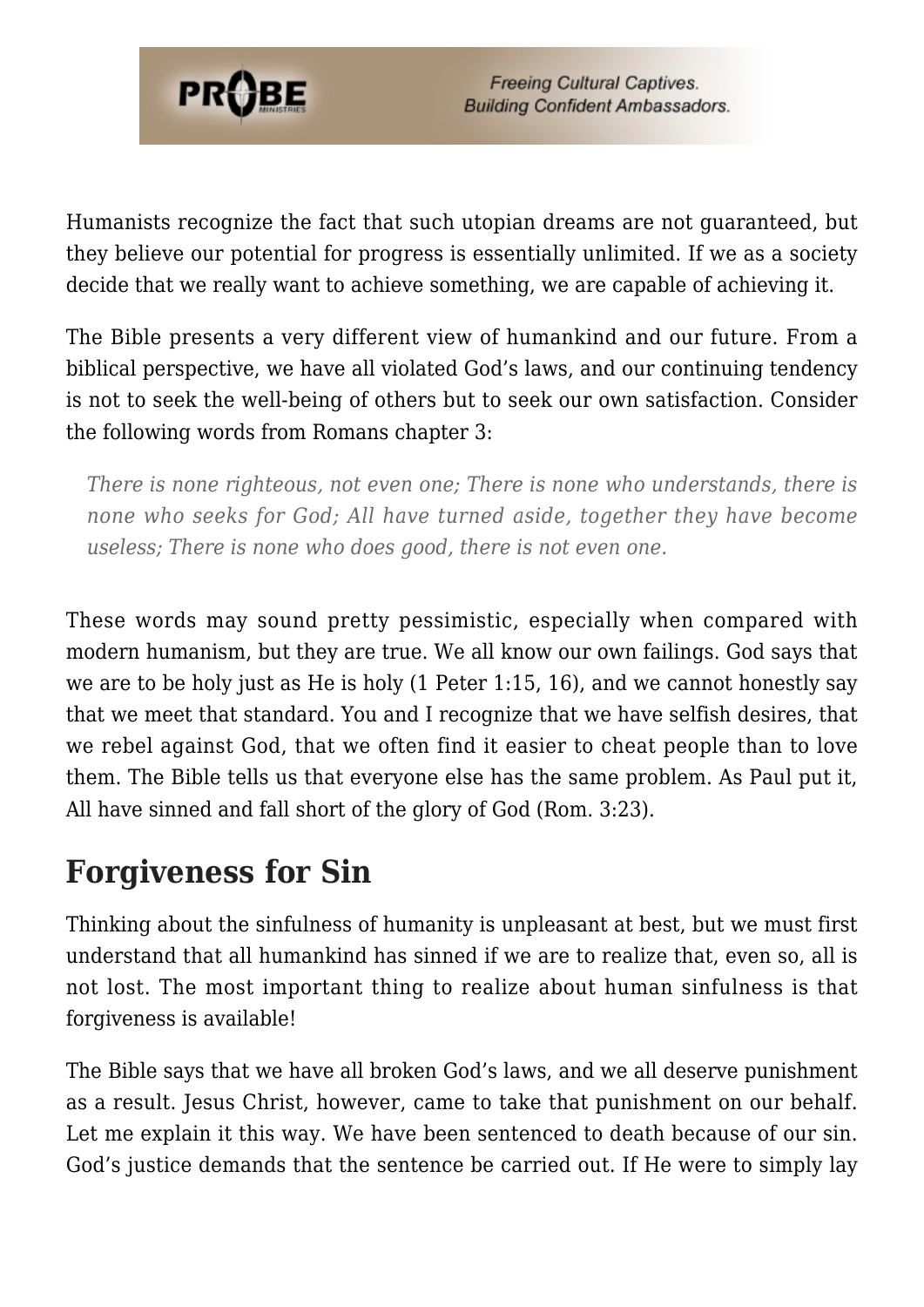

the sentence aside, then He wouldn't be a very fair judge, and He is always fair.

At the same time, God's love demanded that He provide a way of forgiveness. He provided that forgiveness through Jesus Christ. By dying on the cross for our sins, Jesus paid the penalty that we should have had to pay. He took the punishment for our sins.

Since God's justice has been satisfied in the person of Jesus Christ, we are able to have peace with God through Jesus (Rom. 5:1). All we have to do to experience that peace is to place our trust in Jesus, believing that He died to take the punishment that we deserved (John 3:16). When we trust in Christ, our sins are forgiven. We no longer need to be afraid of death or of God's future judgment. We have been declared righteous in Christ, and we are at peace with God.

The idea that someone would or could take our punishment seems very strange to many in today's culture. The film *Flatliners* provides an excellent illustration of the way our world thinks about sin and life after death. In the film, several medical students take turns killing and then reviving one another, hoping to learn something about life after death. In their near-death experiences, they are confronted with past sins, in which they have offended not God but other human beings. They themselves must atone for their sins by making peace with the people they have wronged. There is no mediator to take their place. In addition, the sins for which they suffer are much less grievous than one might expect. What could a person do to obtain forgiveness for actions much worse than teasing another child or even causing another person's accidental death? Apparently nothing. Reflecting the perspective of many in our culture, *Flatliners* seems to say that there is no God to offend, no Christ to bear our punishment, and no hope for those who have committed grievous sin. What a sad perspective!

### **The Continuing Presence of Sin**

When we accept God's forgiveness by placing our trust in Christ, we are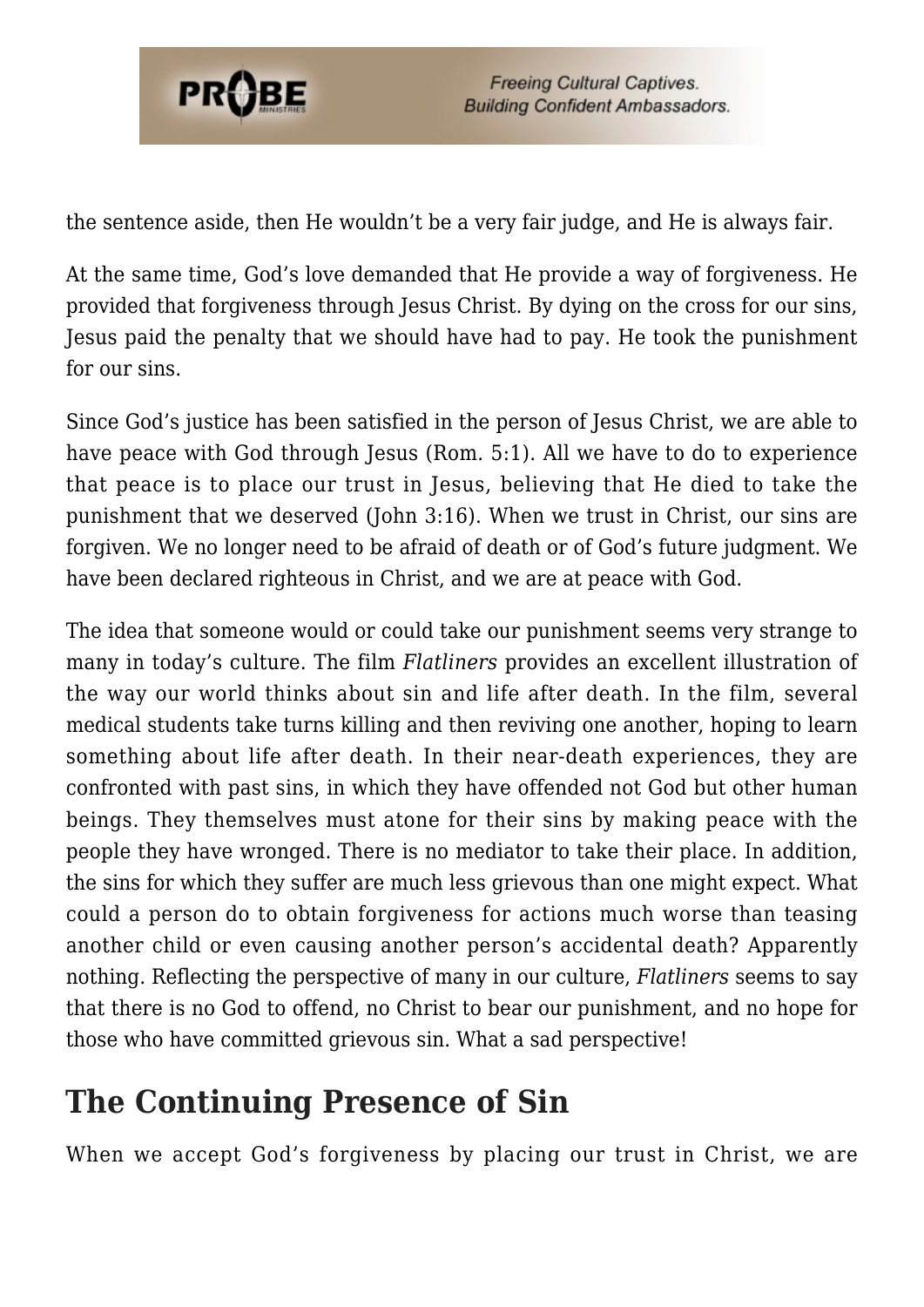

completely freed from the penalty of sin. At the same time, however, we continue to experience the presence of sin. We still have the capacity, even the tendency, to rebel against God and to act independently of Him (Gal. 5:16-17). God's goal for us as Christians is that we would consistently obey Him, and the indwelling Holy Spirit works to change us from the inside out, but the process won't be completed until we are in the presence of God in heaven (Rom. 8:12-25; 2 Cor. 3:18; 4:7-18). In the meantime, we continue to struggle with the fact that we are sinful people.

As fallen creatures, we will always want to say no when God says yes and yes when He says no. All too often, we seek to please ourselves rather than to please God.

This thought doesn't sound very encouraging, and some have maintained that talking about the sinfulness (or depravity) of humanity causes Christians to have a pessimistic attitude about life. I disagree. Understanding that everyone is sinful gives us a realistic appraisal of life, one that explains the headlines we see in each morning's paper. If our natural tendency as sinful people is to seek power and control for ourselves or to lie, cheat, and steal, then we should expect people to act that way. Expecting these actions doesn't make them right, but it makes them understandable. Recognizing the sinfulness of humanity doesn't excuse crime, but it does protect us from the disillusionment that so many experience when their optimistic ideals eventually fall apart.

The belief that all persons are sinful can actually be a very liberating concept. We no longer place expectations on ourselves or others that no one could fulfill. We no longer demand perfection, for we expect a degree of failure. With regard to current events, we do not join those who continually hope for some kind of global transformation apart from divine intervention. We recognize that sinful people will continue to govern every nation, even our own, and that they will always seek their own interests.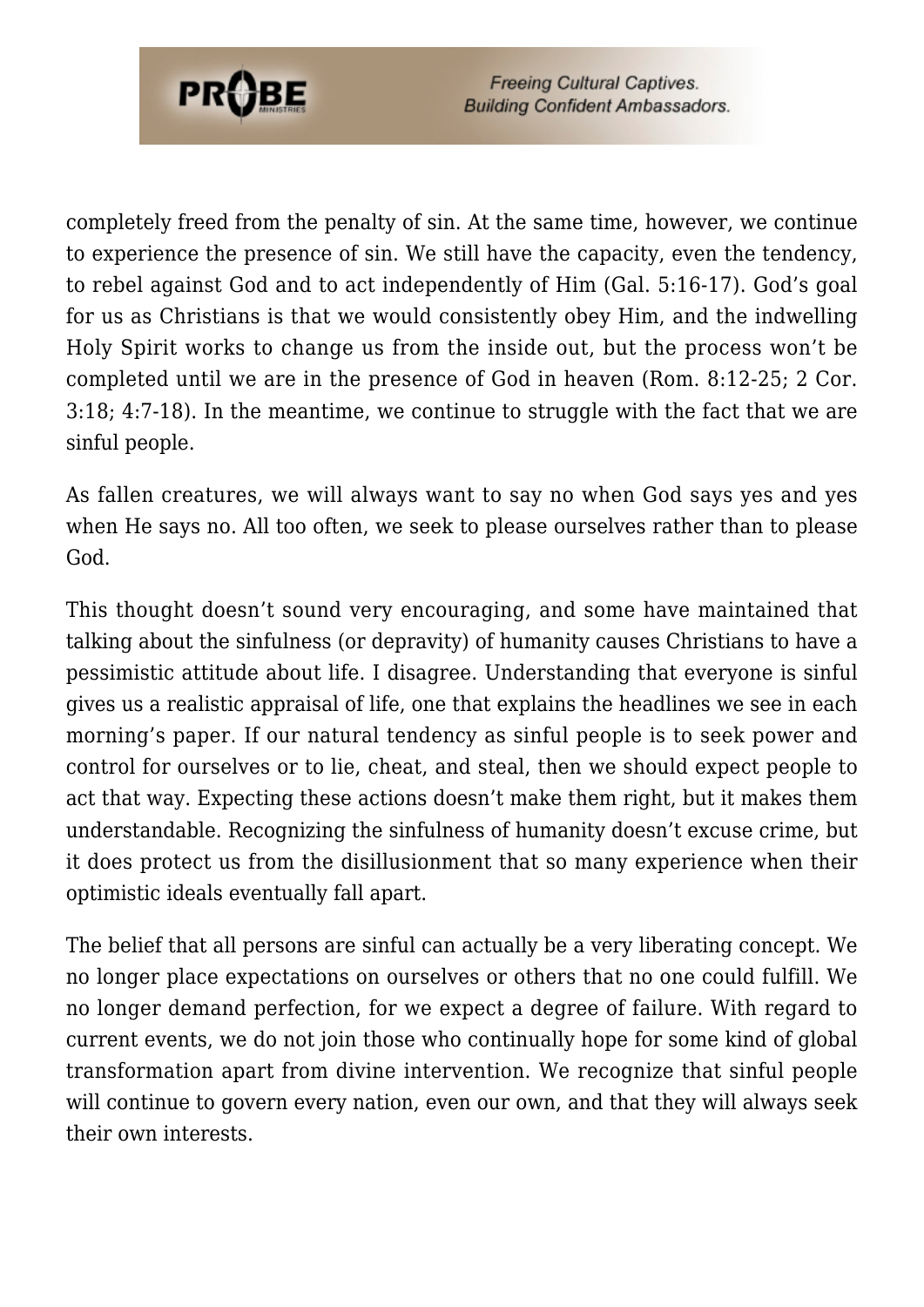

The founders of this country believed in the sinfulness of humanity; indeed, this view of human sinfulness is central to the United States Constitution. We do not believe in giving any single individual limitless power, because we do not trust anyone enough to put him or her in that position. We regard a system of checks and balances, through which each person's decisions must ultimately be approved by others, as safer than a government in which unlimited power is entrusted to one individual.

I am not saying that humanity should simply accept its lot; we must certainly work to improve our society. A proper understanding of human nature, however, prevents us from seeking to fulfill impossible goals through unrealistic means and keeps us from placing too much faith in humanity. We need to be involved in the political and social arenas, but we should not place too much hope in our involvement. Human sinfulness will keep us from doing all that we would like, but we must continue to do all that we can.

### **The Politics of Sin**

Many people believe that humanity is basically good and that all we need to do to improve our society is provide a healthy psychological and physical environment. This belief is appealing because it makes us feel like we are in control of our own destiny, but unfortunately it isn't true. Humans are not good creatures in a bad environment. If anything, we are sinful creatures in a relatively good environment.

In this country we elect representatives who promise to uphold our interests in the public realm. Yet year after year we are disappointed when they break their promises. They may institute some helpful programs and make a few choices that we agree with, but often the entire exercise seems futile. One reason behind this sense of futility is that politics is built upon compromise, but another reason is that political programs are unable to deal with humanity's real problem–sin. Barry Goldwater, who served many years in the United States Senate, said it this way: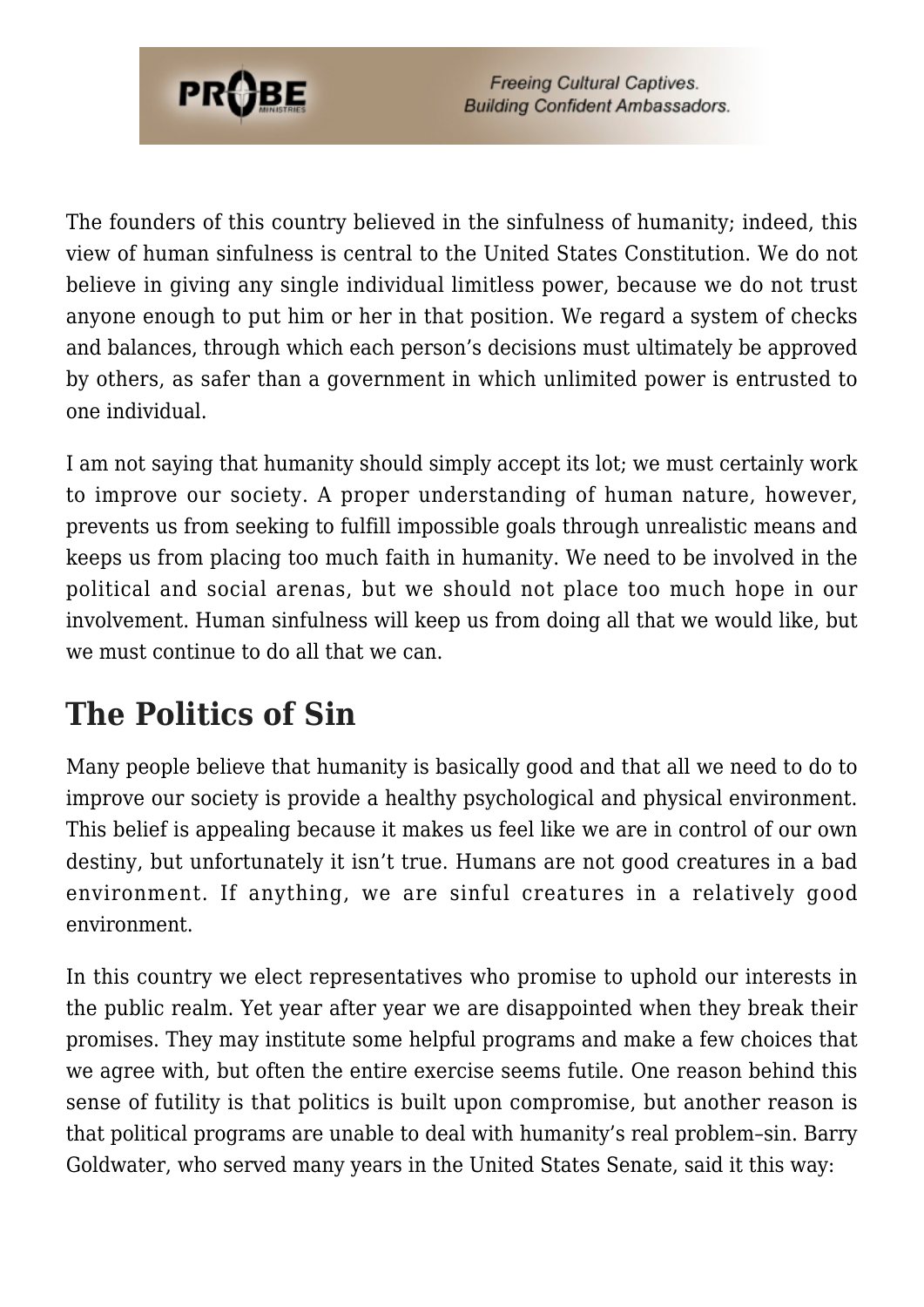

*We have conjured up all manner of devils responsible for our present discontent. It is the unchecked bureaucracy in government, it is the selfishness of multinational corporate giants, it is the failure of the schools to teach and the students to learn, it is overpopulation, it is wasteful extravagance, it is squandering our national resources, it is racism, it is capitalism, it is our material affluence, or if we want a convenient foreign devil, we can say it is communism. But when we scrape away the varnish of wealth, education, class, ethnic origin, parochial loyalties, we discover that however much we've changed the shape of man's physical environment, man himself is still sinful, vain, greedy, ambitious, lustful, self-centered, unrepentant, and requiring of restraint.*

That is a pretty profound statement, and it is one with which the Bible would agree. Political programs have no effect on society's real problem, the fact that we are all sinful and self-centered.

When we look at the seeming hopelessness of the situation, it is easy to see why some Christians have grown apathetic. They say, We try as hard as we can and it doesn't do any good. Why bother to keep trying? Theirs is a good question. Many Christian activists felt the same way at the end of the 1980s. Christians had been more involved in this country's politics than ever before, and there were several events in which they seemed to pull out all the stops. Many Christians lobbied intensively for the confirmation of Robert Bork to the U.S. Supreme Court, seeing him as a vital tool in their aim to bring an end to the abortion industry in this country. Their efforts failed. The troops were marshalled several more times during legislative battles on Capitol Hill, but they fell short more times than they succeeded. Many grew weary in the fight. I know I did.

Looking back on that decade, we have to ask, What did we expect? Did we expect our politicians to abandon the appeal of special- interest groups in favor of altruistic ideals and biblical ethics? We should not have been so naive. The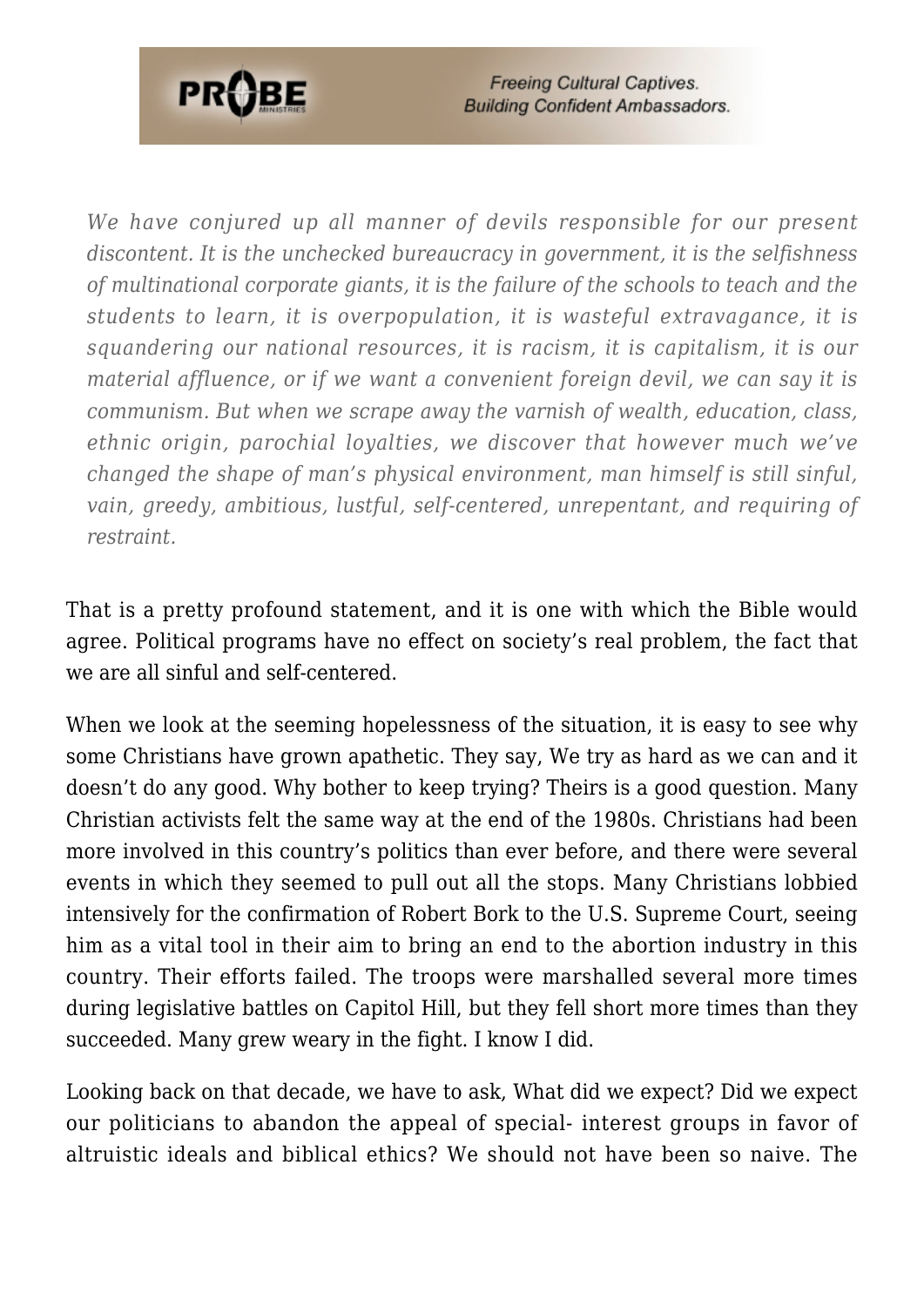

sinfulness of humanity means that people will always tend to enhance their own power and seek their own interests. When they do otherwise, we take their actions as grace, but we do not expect them to act in accordance with anything but their own interests.

That's why we as believers must continue to be active in political and social causes. True, we do struggle with our own sinfulness, but we are being transformed by the person of Jesus Christ, transformed to the extent that we should no longer fit comfortably into our culture (Rom. 12:1-2). Jesus said that we are the salt of the earth and the light of the world, and what He meant by that is that we are to be distinctive representatives of God in a world that is trying to forget Him (Matt. 5:13-16; cf. Phil. 2:15). If we abandon our culture, we abandon that duty. We realize that we won't necessarily win the day, but we might. In any case, we'll have done the right thing.

©1991 Probe Ministries.

## **[The New Age Movement](https://probe.org/the-new-age-movement/)**

#### Dr. Robert Pyne

*Former Probe staffer Dr. Robert Pyne provides an orthodox Christian perspective on the concepts underpinning the New Age philosophy.*

The New Age Movement. You've probably heard the phrase, and chances are you've heard it applied to everything from cartoon shows to environmental protection groups. Today we have "new age" radio stations, "new age" bookstores, and even "new age" churches, but a great deal of confusion remains about the New Age Movement. To begin with, the New Age Movement is not a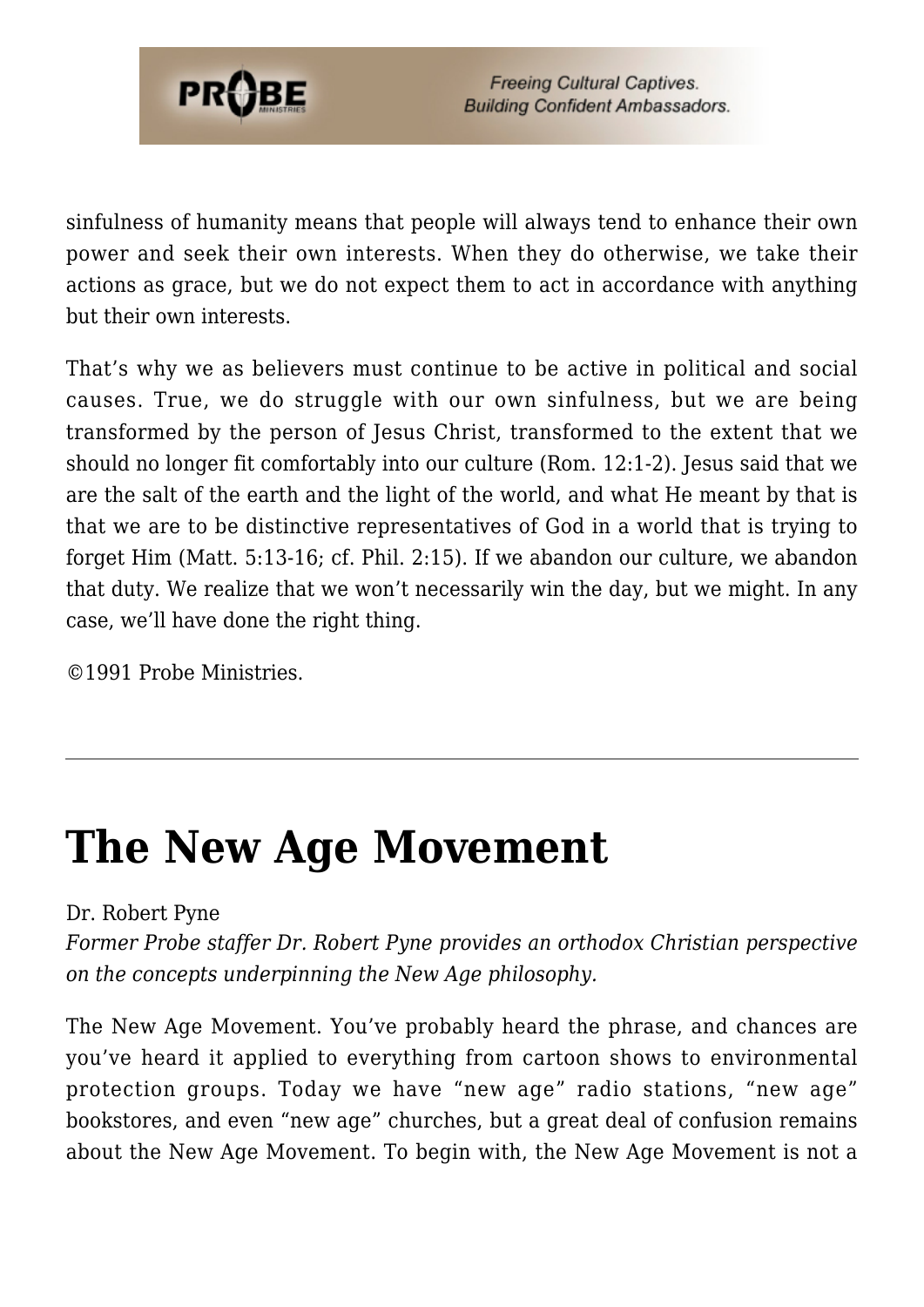

conspiracy or a cult. It is a loose collection of very diverse people and groups. It is a religious trend, not a religious organization. Its broadness makes it rather difficult to define, but there are several beliefs that are distinctively "New Age."

One of these beliefs is monism, the idea that all of reality is essentially one. You and I usually recognize differences between ourselves and between different objects in our world, but the monist sees everything as a single organic whole. From the monistic perspective, we are all part of one another; and, if God exists, we are all part of God.

Monism sounds very much like Eastern pantheism, and this similarity has caused many observers to describe the New Age Movement as the invasion of Eastern mysticism into Western culture. In fact, the New Age Movement has its historical roots in European philosophy. What we're seeing is not the adoption of Eastern religion, but the bankruptcy of our own culture.

Let me explain. For centuries Christian theologians maintained that there were three sources of truth: revelation, tradition, and reason. One by one, the philosophers discarded revelation, ignored tradition, and concluded that reason was inadequate. The situation thus became a little scary. There weren't any sources of authority left!

Humans don't function very well without some source of authority, some source of hope. With no other place to turn, Western philosophers began to place their hopes in irrational ideas like monism, believing that the problems and inconsistencies of life were more apparent than real and that these problems could be resolved at some deep level that we really can't comprehend. These ideas provided the real foundation for the New Age Movement.It came about because Western philosophy had run out of answers.

All of that is simply to say this: The New Age Movement teaches some things that don't make much sense. Its teachings violate Scripture, tradition, and reason. Its proponents are people who are desperately looking for hope and security in a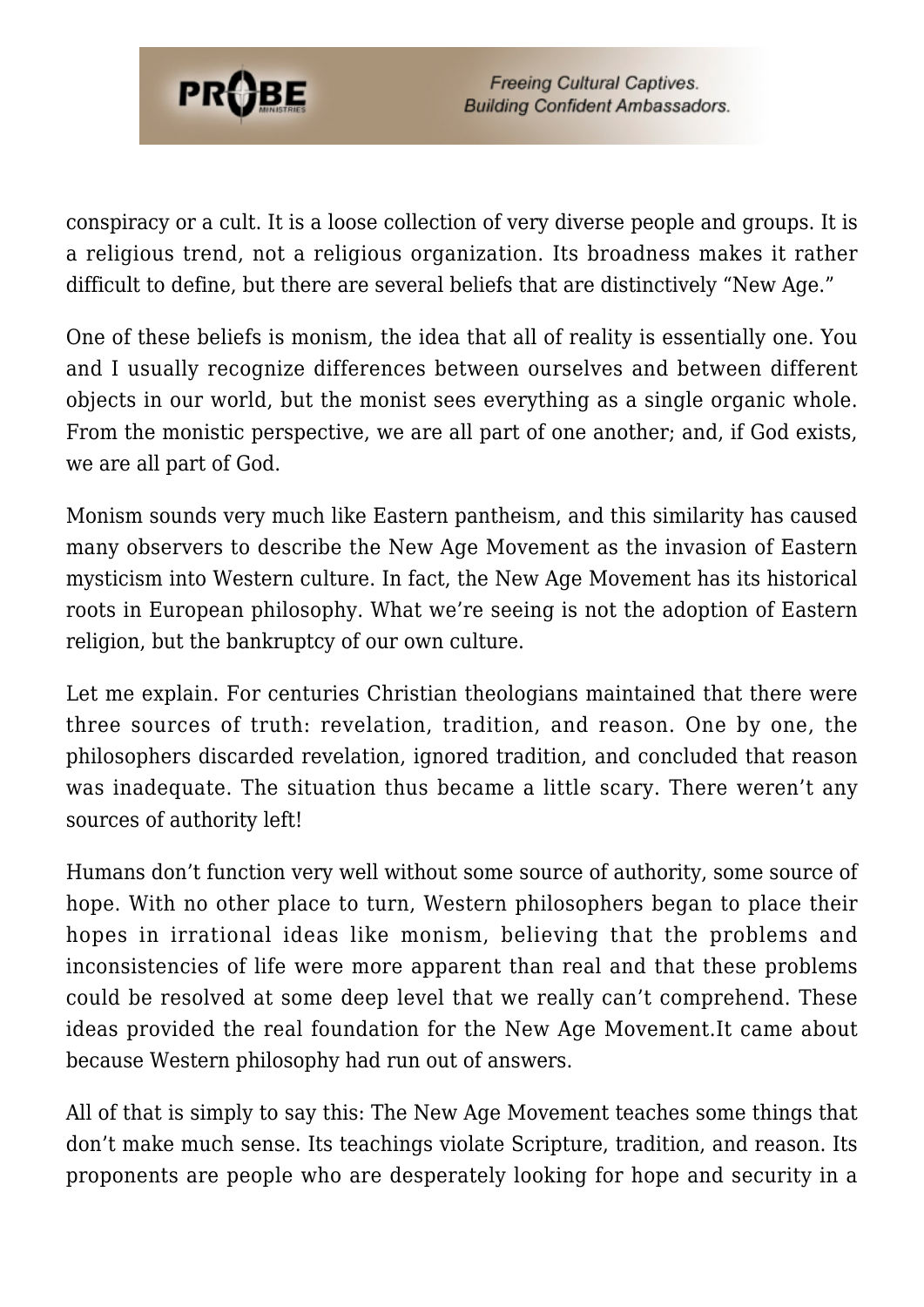

world that seems very confusing. They have bought into the idea that we have no sure source of authority, and they are attempting to find answers in experience and in irrational ideals.

### **Monism and Pantheism**

One of the most distinctive beliefs of the New Age Movement is monism, the belief that all of reality is essentially one. From this perspective, everything that exists is part of a single organic whole. There are no real differences between people, between objects, or between people and objects.

Monism seems very odd to most of us because our experience points to distinctions between ourselves and other people or between persons and objects. The New Age Movement, however, perceives logic and reason as limitations. Its adherents see commonly observed distinctions as illusions, and they believe we are led astray by what we would call "common sense." For the New Age follower, we are all one with one another and, for that matter, with everything. When individuals come to the belief that they are one with the universe, a kind of conversion takes place. Shirley MacLaine's experience in an Andean mineral bath illustrates the point. She writes,

Slowly, slowly, I became the water . . . . I was the air, the water, the darkness, the walls, the bubbles, the candle, the wet rocks under the water, and even the sound of the rushing river outside.

Shirley MacLaine came to the conclusion that she was not herself a distinct entity, but that she was instead completely identified with all that surrounded her. This belief that everything is essentially one leads New Age followers to believe in pantheism, the idea that all is God. The unity of all reality tells them that everything is divine, including themselves. If all is one, then there are no distinctions, and all is God. Again, Shirley MacLaine writes, "I am God, because all energy is plugged into the same source. We are all individualized reflections of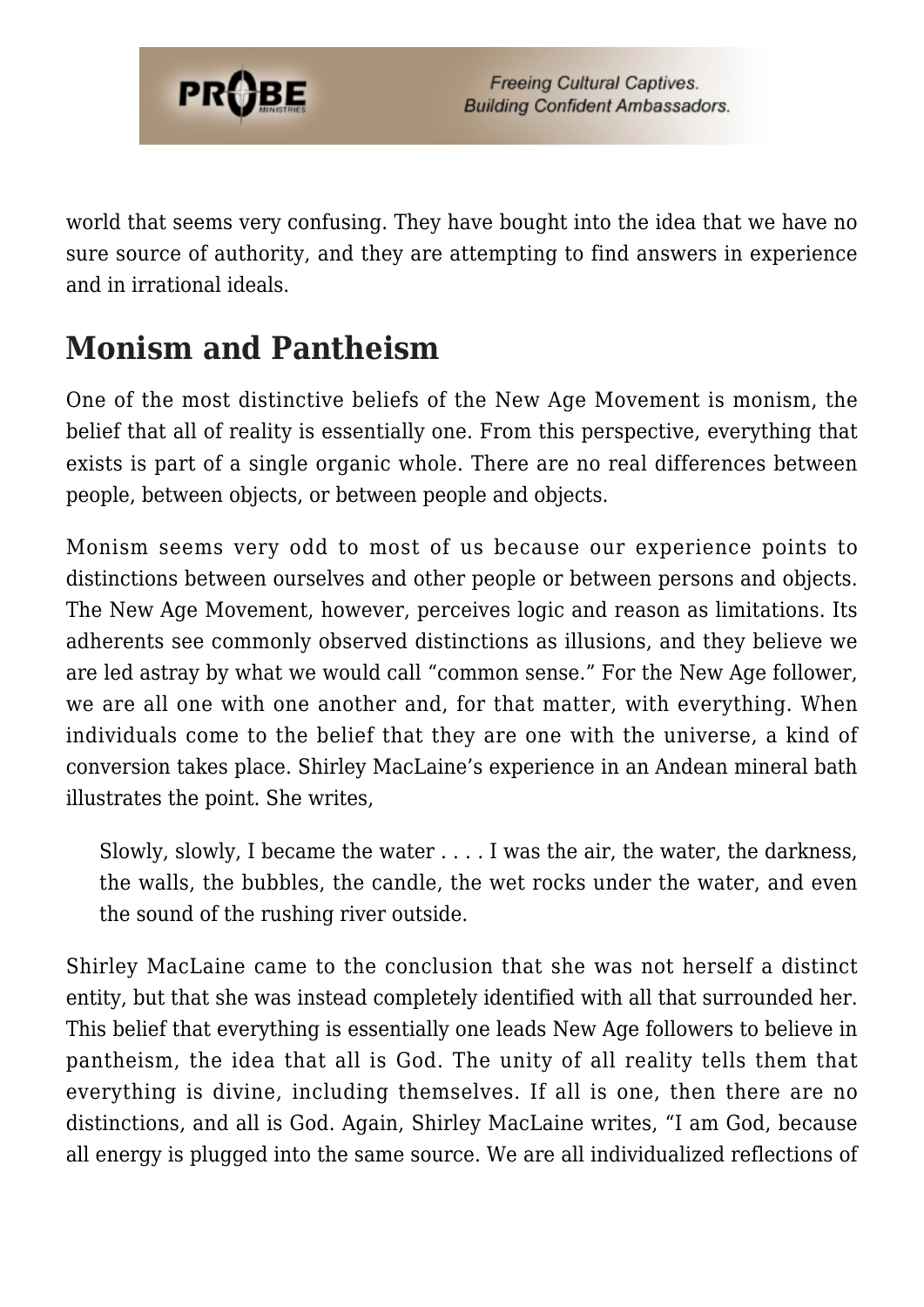

the God source. God is in us and we are God."

From a New Age perspective, this concept is the key to unlocking one's true potential, for to realize that you are God is to realize that you have no finite limitations. But there's a problem with this claim. If God does not have limited knowledge or abilities, why would we have to grow in knowledge if we are God? Why would we even have to come to the conclusion that we are divine? If we are unlimited, why are we so limited that we do not always realize we are unlimited?

In addition, if all is essentially one, no real difference exists between good and evil. With no legitimate distinction between good and evil, New Age religious activity becomes an exercise in futility. What you do or don't do doesn't matter at all!

Finally, New Age pantheism stands in sharp contrast to the biblical doctrine of creation. Genesis 1 tells us that, in the beginning, God created the heavens and the earth. God is not the same as His creation, but is utterly distinct from it as the Creator. Our place is not to ascend to His throne, but to bow down before it.

### **The Political Agenda of the New Age Movement**

A consequence of New Age monism is a strong emphasis on the unity of our planet. This belief that everything is one was reinforced when astronauts photographed the Earth from outer space. The pictures didn't look anything like our rapidly changing political maps. The barriers we had erected between nations were invisible, as were the wars taking place at the time. Only what we had in common was visible: a single planet and a fragile ecosystem. Peter Russell writes,

[This] picture has become a spiritual symbol for our times. It stands for the growing awareness that we and the planet are all part of a single system, that we can no longer divorce ourselves from the whole.

These pictures of the Earth from outer space are on New Age posters, bumper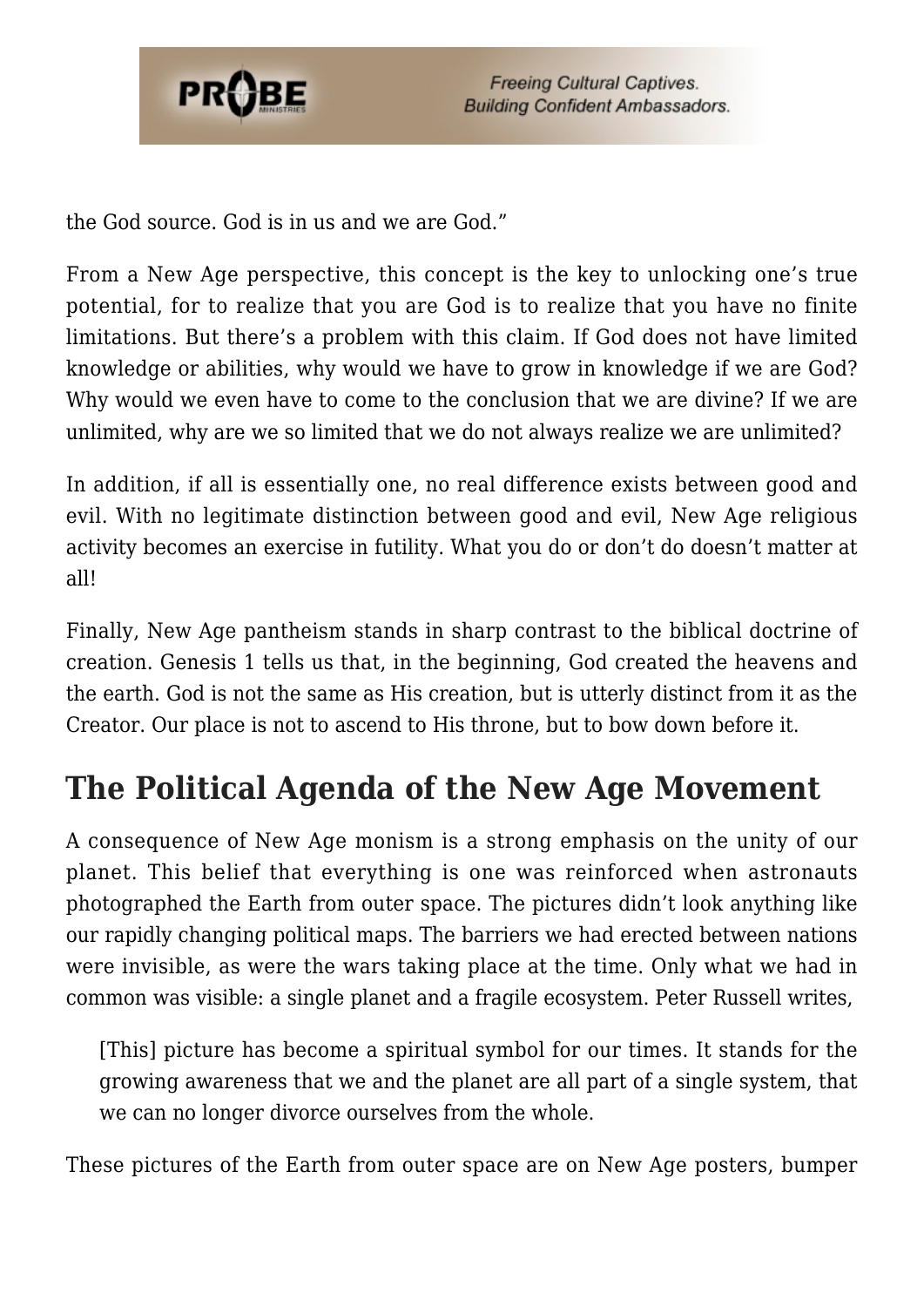

stickers, and T-shirts to remind us that we are all essentially one. We see this same idea in popular music as well—the Grammy award-winning song "From a Distance" emphasizes the idea that when one stands back and looks at our planet "from a distance," there is harmony, peace, and hope. There is global oneness.

This emphasis on globalism reflects the New Age desire to see the essential oneness of all reality manifested in our experience. The followers of the New Age want humanity to function as a "superorganism," similar to a school of fish or a flock of birds, reacting to danger within a fraction of a second and behaving in such cooperation that we seem to have a common brain. Peter Russell writes,

No longer will we perceive ourselves as isolated individuals; we will know ourselves to be part of a rapidly integrating global network, the nerve cells of an awakened global brain.

This vision doesn't stop with the Earth, for New Age followers believe that our world will network with other planets, then other galaxies, until the entire universe is in complete harmony as a single organism.

From this perspective, the interests of humanity are subordinated to those of the Earth as a whole. The important thing is not whether we ourselves survive, or even whether or not our Earth survives, but whether or not this evolutionary process continues to go forward. Particularly in light of the fact that many people become a part of the New Age Movement because they desire a positive message of hope, their expectation is ultimately a very sad and impersonal one. The individual is lost in the whole process, like a drop of water blending into a cosmic ocean.

### **Achieving Oneness**

While all New Age followers look forward to global and universal oneness, they do not all agree on the means by which they expect that oneness to be achieved. Some focus on humanity's technological potential for harmony, emphasizing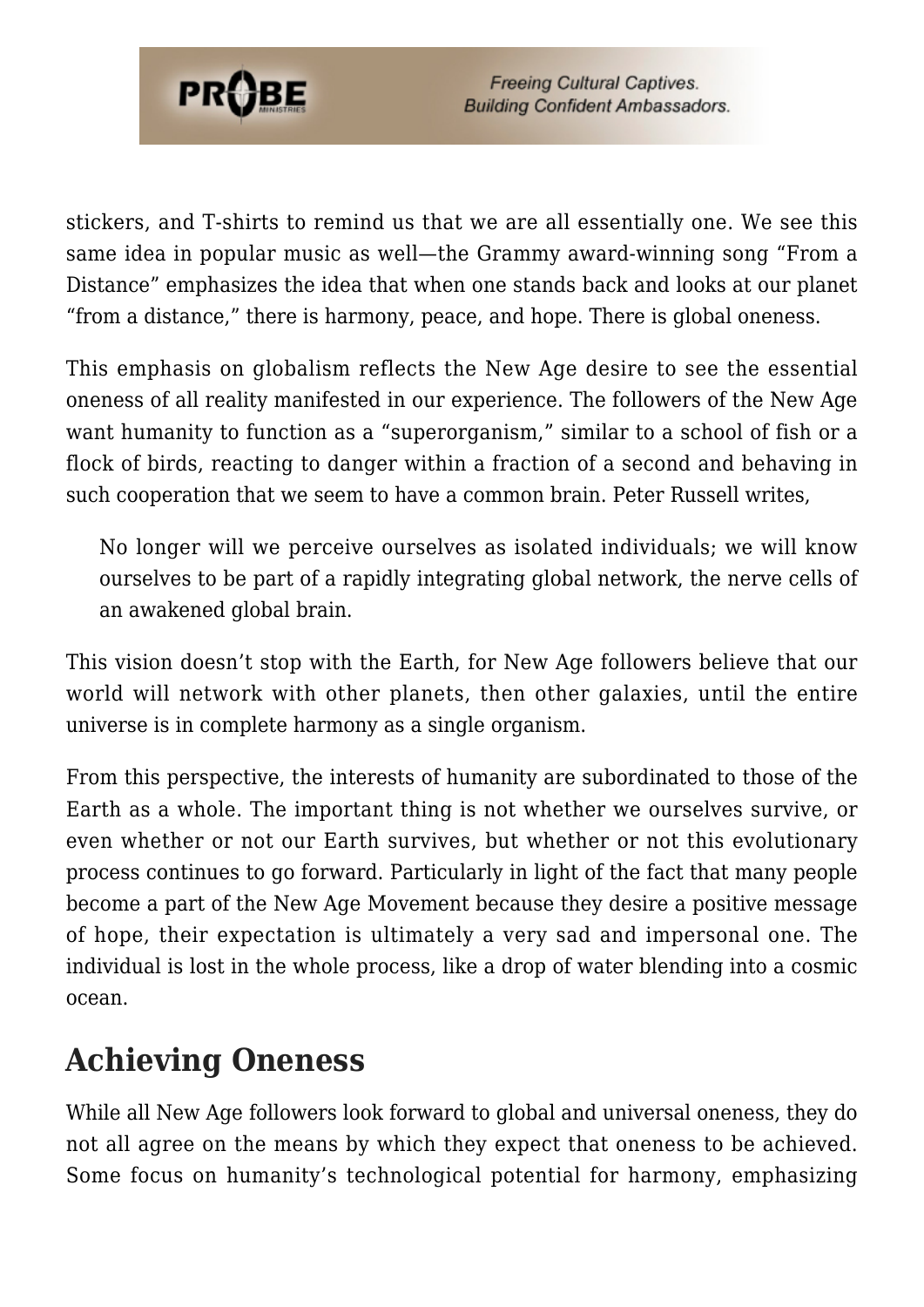

advances in telecommunications and the sciences. Others pay more attention to the somewhat mystical idea that all things share the same essential energy. If we can tap into that energy we can use it to our advantage. Just as Luke Skywalker used "the Force" in the Star Wars movies to levitate objects and win battles, many New Age adherents believe they can control events around them through visualization and meditation. This belief goes far beyond using one's perceived powers for personal gain. Their commitment to global and universal harmony causes New Age followers to focus their attention on transforming the world. Here their belief that we share the same essential energy means that we can share the same consciousness.

One of the best illustrations of this concept is in the New Age fable of the "One-Hundredth Monkey." As the story goes, a group of scientists taught an island monkey to wash his food in the water before he ate. Several other monkeys eventually mimicked his behavior, and before long nearly a hundred of the monkeys on that island had learned this same lesson. At that point, however, a strange thing happened. When the one-hundredth monkey began to wash his food, suddenly all of the monkeys of that species began doing the same thing, even those who had no contact with the monkeys in the experiment. The idea is that the one-hundredth monkey was enough to push this practice "over the edge" into a kind of cosmic consciousness.

New Age followers use this fable as a way of illustrating what they believe we can achieve with the human race. They maintain that they need only to reach this "critical mass" of enlightened individuals in order for their enlightenment to become the common consciousness of all humanity. The Maharishi Mahesh Yogi, for example, has said that if just 1 percent of the population were to practice the technique of Transcendental Meditation, the "Age of Enlightenment" could dawn.

This critical mass is what New Age followers were trying to achieve with the event they called the "Harmonic Convergence." The Harmonic Convergence provided an opportunity for New Age adherents to channel their collective powers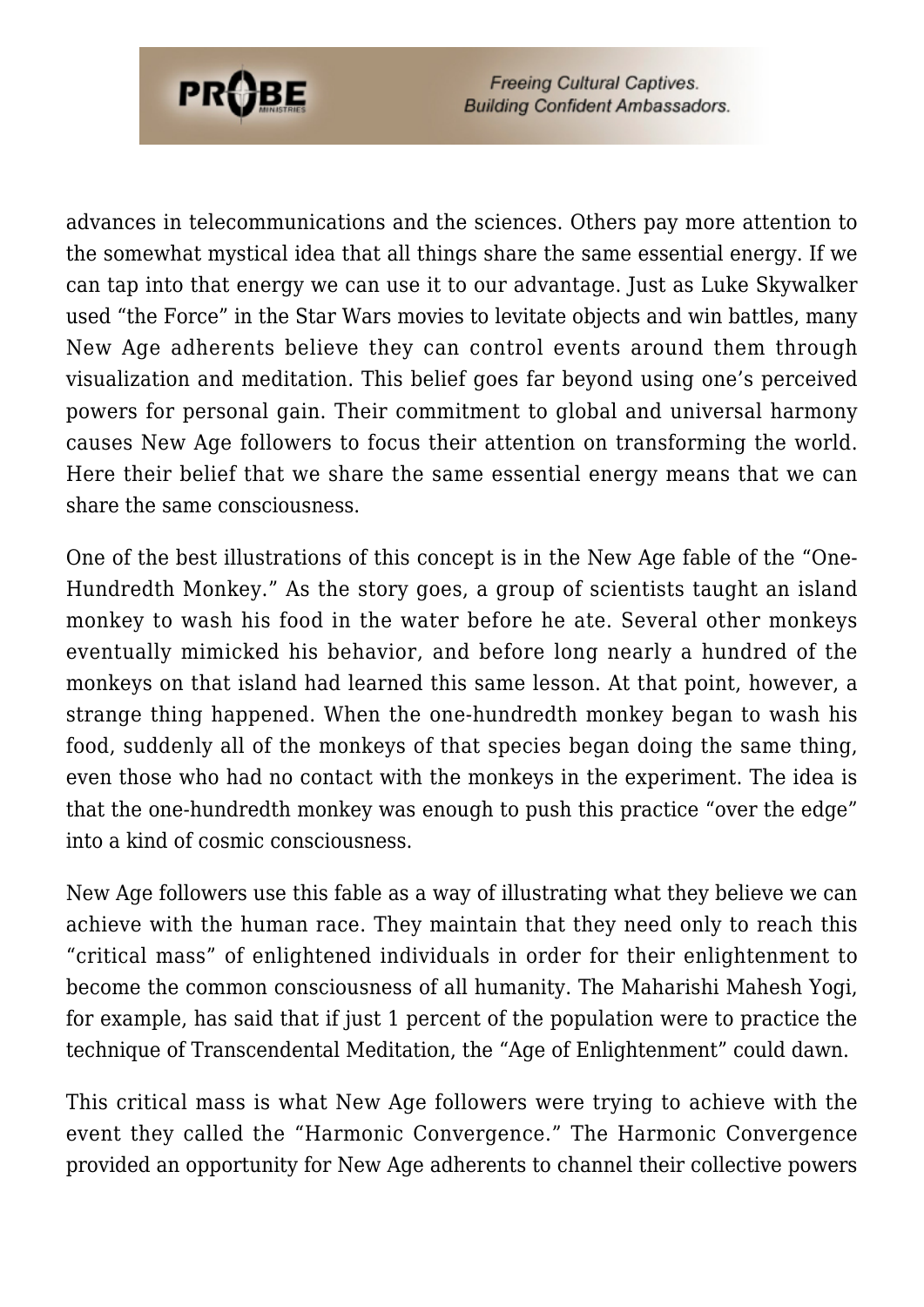

toward the common goal of world peace and harmony. The attempt to achieve this critical mass is also why so many cars have bumper stickers that read "Visualize World Peace." The proponents of the New Age believe that world peace will actually be realized if enough people visualize it.

### **Witnessing to the New Age Follower**

It is absolutely essential that Christians be sensitive to the philosophical perspective of New Age followers. We have seen that the New Age Movement reflects our culture's rejection of revelation, tradition, and reason as authentic sources of truth. New Age followers will be completely turned off if we use reason with them to show them the error of their beliefs. From their point of view, such dependence on logic and reason does nothing more than demonstrate a profound lack of enlightenment on our part. In the same way, an appeal to the truth of Scripture or to the teachings of your church will seem rigid and insensitive. I'm not saying that we must avoid Scripture or logic; I'm simply saying that we need to be extremely cautious in the way we minister to the New Age follower.

Since the New Age Movement values experience so highly, it may well be that your personal testimony is the most helpful thing you can communicate to adherents of the New Age. They will usually dismiss your logic and your books, but their own beliefs prevent them from dismissing your experience. By demonstrating the reality of your Christianity and the transformation that the gospel has brought into your life, you appeal to them on their own terms.

Naturally, there's something a little disconcerting about a testimonial approach. It means that you must have a more consistent testimony than their peers in the New Age. New Age seminars, for example, provide a great deal of personal support for those in attendance. Visitors feel welcome, they feel loved, and they want to come back just because the people are so friendly and attentive. Do we treat visitors that way in our churches? Do we treat our New Age friends with love and respect even though we disagree with their theology? If we give them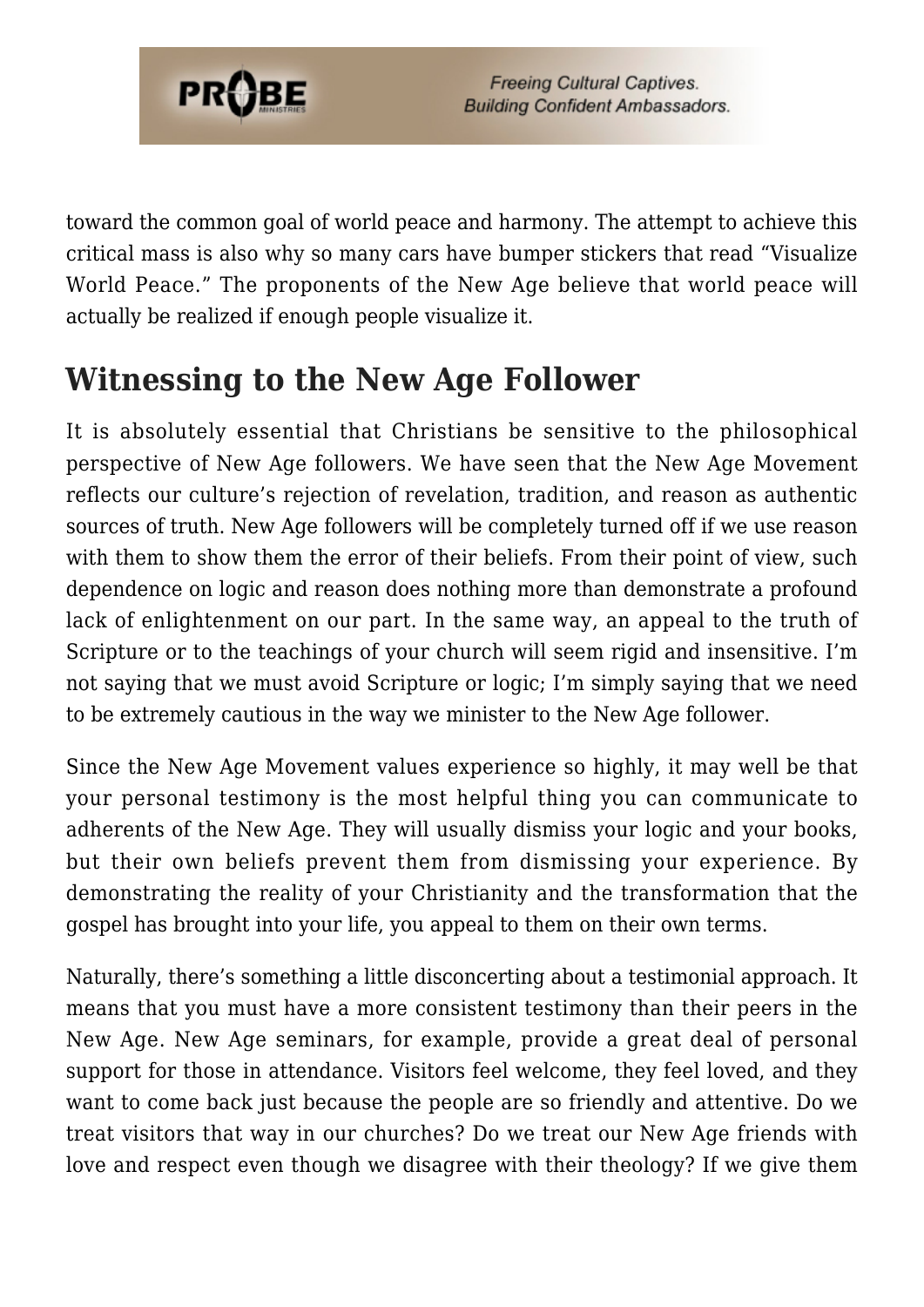

rejection instead of encouragement, we're driving them deeper into the New Age.

The greatest thing we can offer New Age followers is a secure sense of hope. I believe hope is what they are looking for in the New Age Movement, but their thirst won't be satisfied there. The New Age hope is insecure and impersonal, and the individual is ultimately not valued at all. Compare that "hope" to the promise of the Savior that nothing can separate us from His love, that nobody will ever snatch us from the hand of the Father, that one day He will wipe away every tear from our eyes (Rom. 8:31-39; John 10:27-29; Rev. 21:4). What a difference! We need to demonstrate the reality of our hope and be prepared to explain how we have been made to feel so secure (1 Pet. 3:15).

The New Age Movement is very diverse, and it blends in easily with many other religions. One thing that it does not take in very well, however, is the cross of Jesus Christ. Your New Age friends will have a very difficult time accepting the idea that salvation can only come through Jesus Christ. That concept stands against everything they believe. Understand that they will probably not embrace the gospel quickly, but speak the truth in love. Through your words and through your lifestyle point them to Christ, who is our hope.

©1991 Probe Ministries.

# **[The Theology of Christmas Carols](https://probe.org/the-theology-of-christmas-carols/) [– A Godly View of This Sacred](https://probe.org/the-theology-of-christmas-carols/)**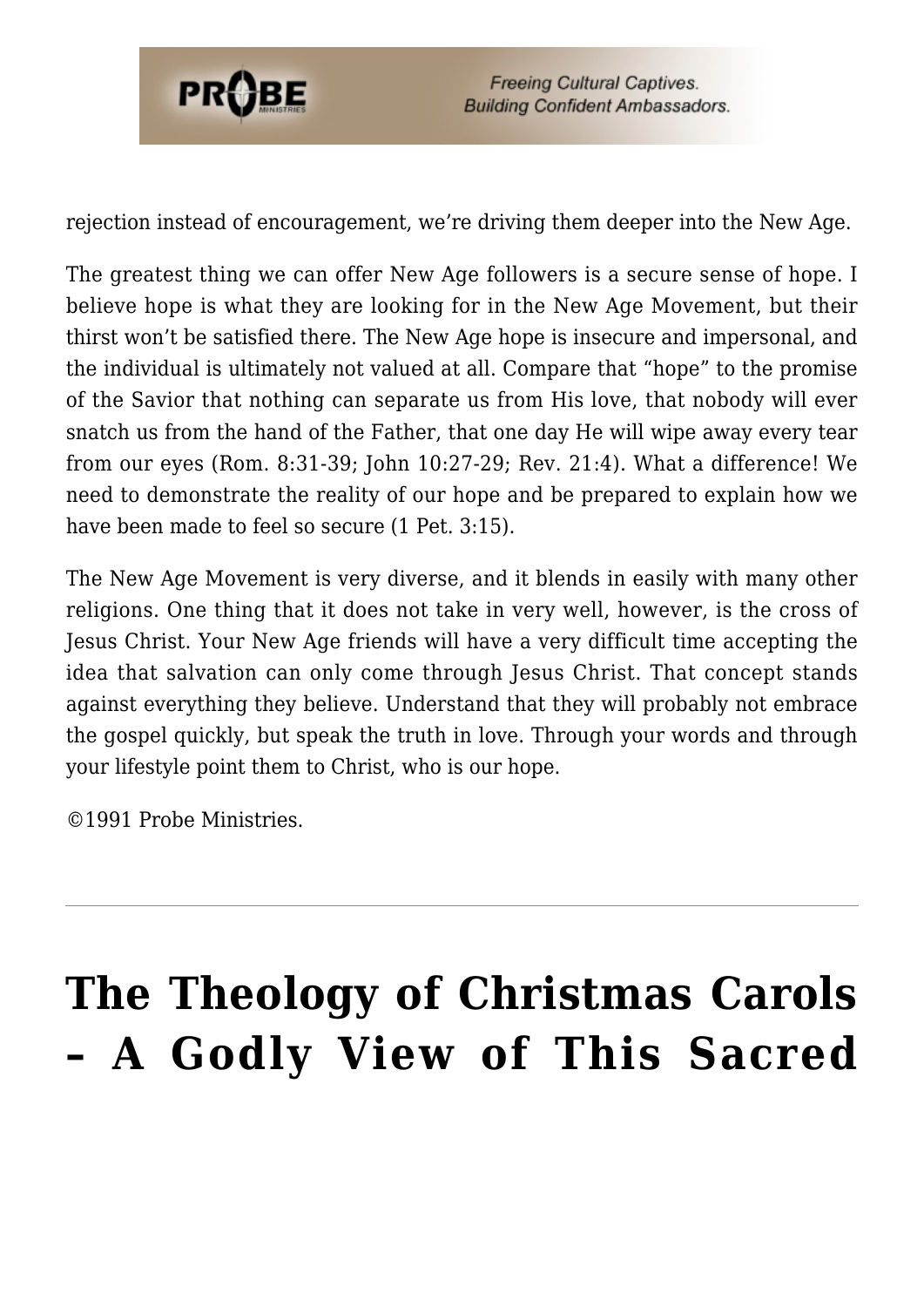

## **[Holiday](https://probe.org/the-theology-of-christmas-carols/)**

#### Dr. Robert Pyne

*Dr. Robert Pyne looks at the theological message found in five different popular Christmas carols. For the most part, these carols, when listened to for their content, help us remember a biblical worldview perspective of this popular holiday.*

### **Come Thou Long-Expected Jesus**

Most radio stations play some type of Christmas music during the holiday season, but many of the songs have become so familiar to us that we no longer consider their content. In between the secular songs like "Rudolph the Red-Nosed Reindeer" and "Up on a Housetop," you may hear the strains of an old hymn by Charles Wesley called "Come Thou Long-Expected Jesus." It was written in 1744, and it reads,

**Come, Thou long-expected Jesus, born to set Thy people free; from our fears and sins release us; let us find our rest in Thee. Israel's strength and consolation, hope of all the earth Thou art; dear desire of every nation, joy of every longing heart. Born Thy people to deliver, born a child, and yet a King, born to reign in us forever, now Thy gracious kingdom bring. By Thine own eternal Spirit rule in all our hearts alone; by Thine own sufficient merit, raise us to Thy glorious throne.**

"Come Thou Long-Expected Jesus" is a little heavier than most of the music we are used to hearing today, and if we are not careful we will miss much of the meaning. The first verse focuses on the fact that the coming of Jesus Christ fulfilled Israel's longing for the Messiah. As the one whose coming was prophesied in the Old Testament, He is the "long-expected Jesus."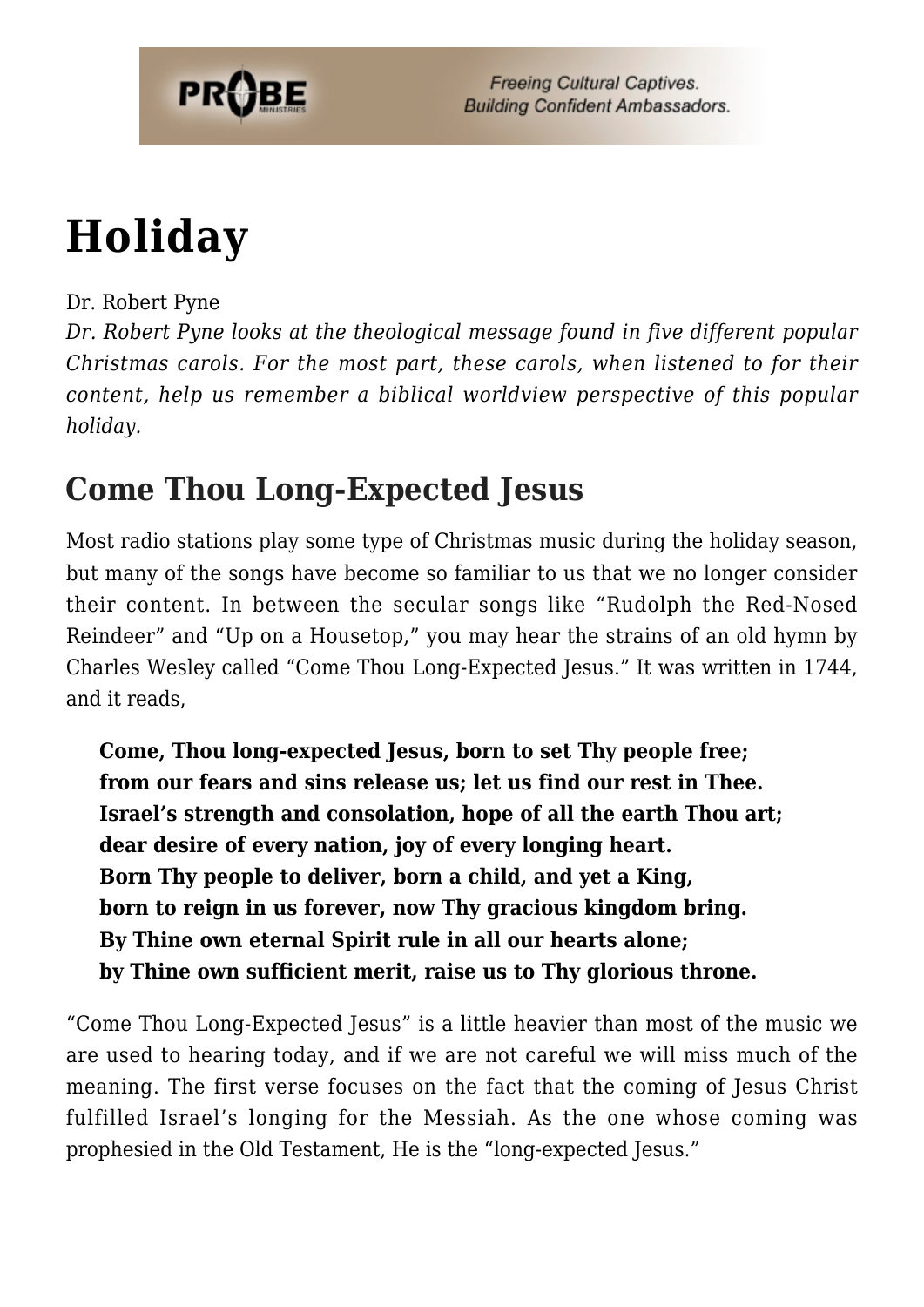

A few of the prophecies that Jesus fulfilled are Isaiah 7:14, which spoke of a virgin giving birth to a child whose name would mean "God with us;" Isaiah 9:6, which told of a child whose name would be called "Wonderful, Counselor, the Mighty God, eternal Father, the Prince of Peace;" and Micah 5:2, which said that from Bethlehem would come a ruler whose "goings forth are from long ago, from the days of eternity."

These and many similar prophecies looked forward to the coming of the Messiah, and many devout Jews prayed earnestly for the day when He would arrive. Luke 2 tells of Simeon, a man of faith who was "looking for the consolation of Israel" (v. 25). When he saw Jesus as an infant, Simeon knew that this Child was the fulfillment of his messianic hope. Charles Wesley was borrowing from this passage when he described Jesus in this song as "Israel's strength and consolation."

Although He fulfilled Israel's prophecies, Jesus came to bring salvation to the entire world, which is what Wesley was referring to when he described Christ as the "hope of all the earth" and the "dear desire of every nation." More than that, He is the "joy of every longing heart." He alone is the one who can satisfy every soul.

The second verse tells us why Jesus can meet our expectations: He was "born a child and yet a King." As the One who is both God and man, Jesus was able to satisfy God's wrath completely by dying on the cross for our sins. When Wesley wrote about Jesus' "all sufficient merit," he was referring to Christ's ability to bring us to salvation.

"Come Thou Long-Expected Jesus" is a great song for Christmas, focusing on the "long-expected Jesus" who was born to set us free from sin and to bring us salvation by His death.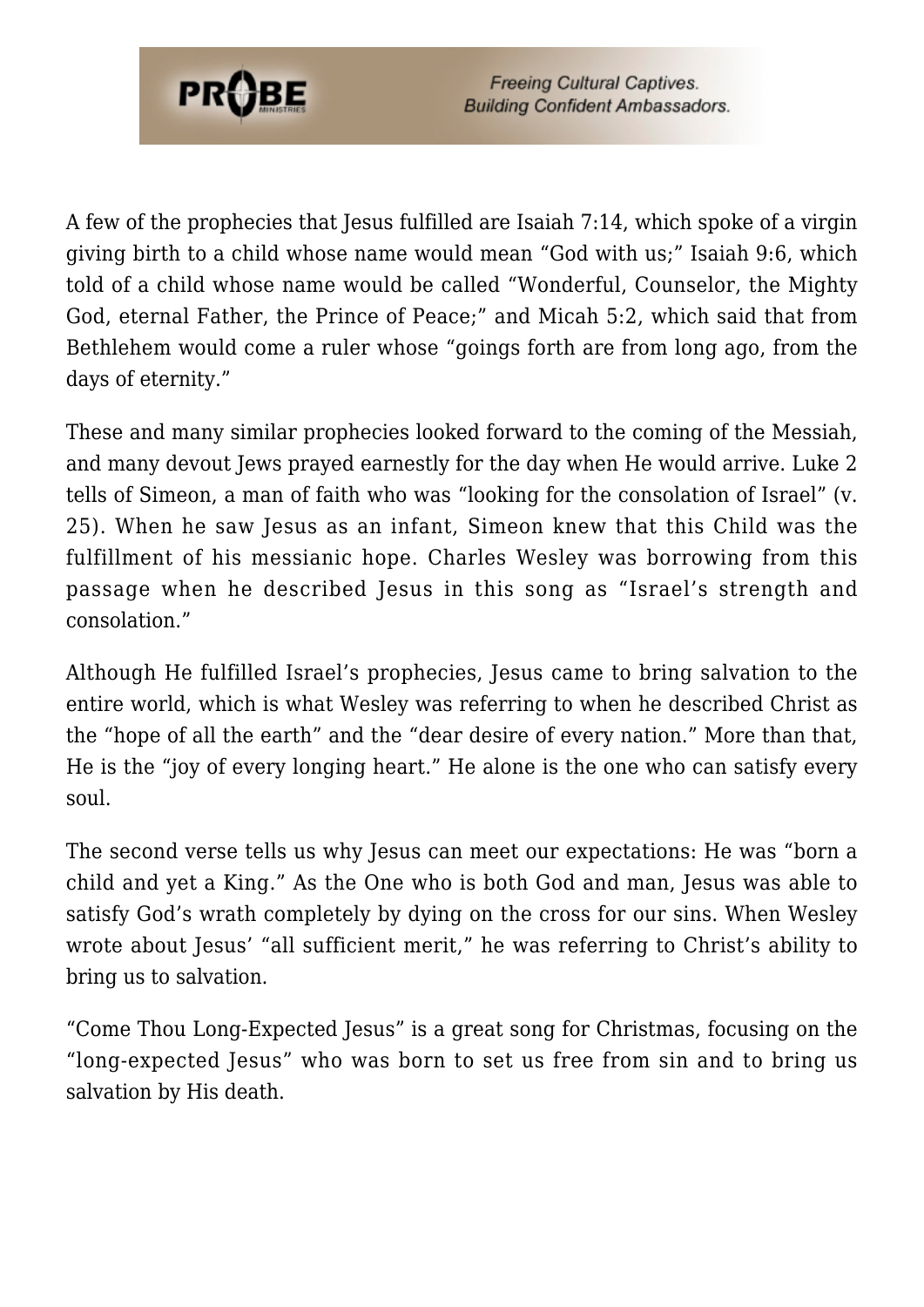

### **Hark! the Herald Angels Sing**

Charles Wesley's best-known song is probably "Hark! the Herald Angels Sing." It has been altered slightly by editors, but most of it remains just as Wesley intended when he wrote it over 250 years ago.

As we generally hear it today, the song begins with a triumphant proclamation of Jesus' birth, describes the fact that He is both God and man, and then praises Him for the salvation He was born to provide.

The first verse reads, in part,

#### **Hark! the herald angels sing, "Glory to the newborn King; Peace on earth, and mercy mild, God and sinners reconciled."**

Talking about peace on earth is popular at Christmas time, and appropriately so, for Jesus did come to bring peace. Primarily, however, He came to bring us peace with God, which is what Wesley meant when he wrote, "God and sinners reconciled." We have all sinned against God; we have broken His commandments and thus made ourselves His enemies. When people become enemies, they cannot go back to being friends until their differences are set aside. Sometimes reconciliation involves the payment of reparations, and which is essentially what Jesus did when He died on the cross. He paid the price necessary to reconcile us to God. The price was really ours to pay, not God's, but Jesus was able to pay it because, though He was God, He became also a man, being born as a baby on that first Christmas day.

Charles Wesley described Jesus' birth in the second verse of this song. He wrote,

**Late in time behold Him come, offspring of the Virgin's womb. Veiled in flesh the Godhead see; hail the incarnate Deity, Pleased as man with men to dwell, Jesus our Emmanuel.**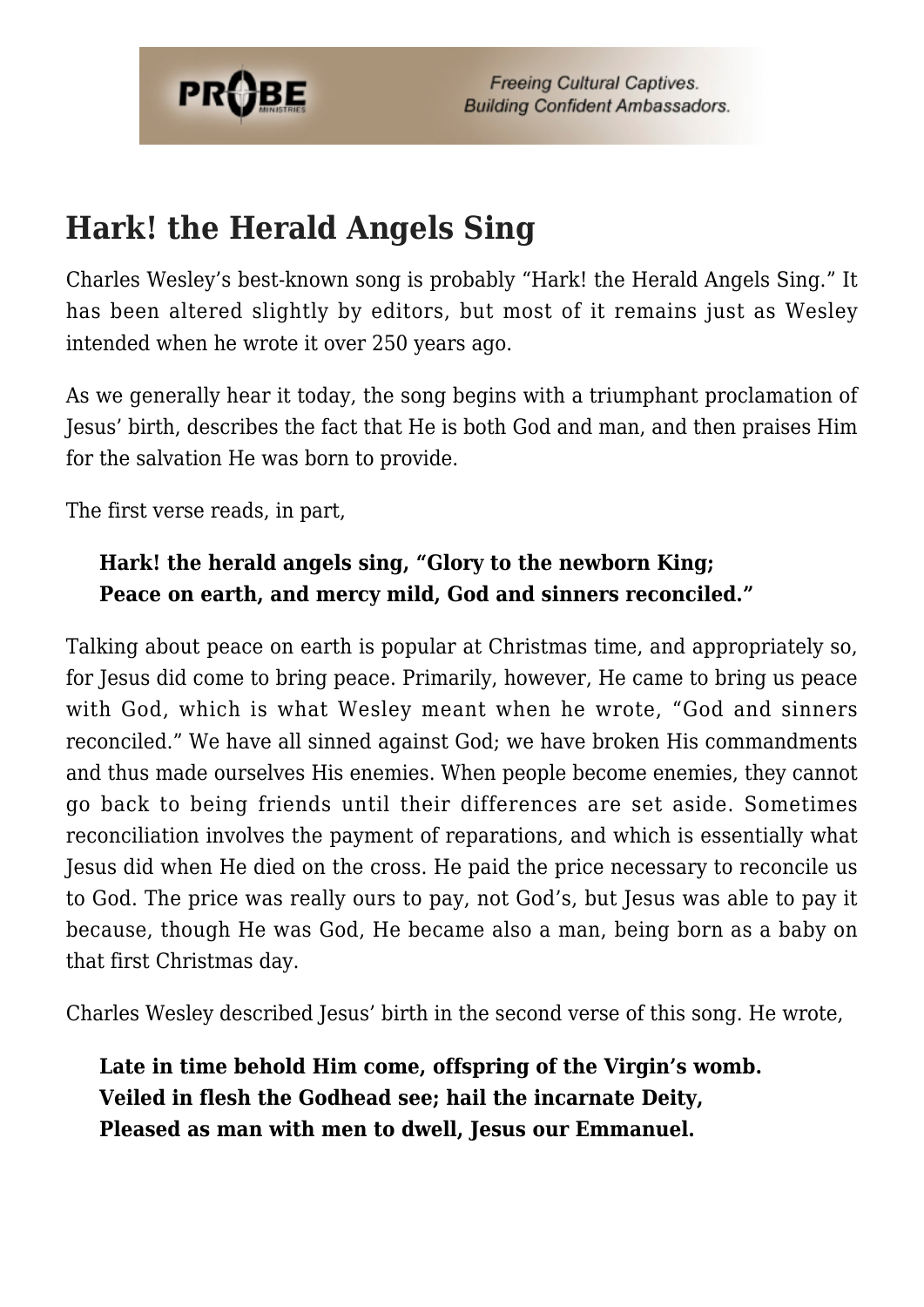

Though He was the everlasting Lord, the second person of the Trinity (which is described in the song as "the Godhead"), fully equal in nature with God the Father and the Holy Spirit, Jesus became the "offspring of the Virgin's womb." He was "veiled in flesh," the "incarnate Deity." He was God, having become also a man. The name Emmanuel means "God with us," which is what Wesley was referring to when he wrote that Jesus was "pleased as man with men to dwell, Jesus our Emmanuel." He became a man, but in the process did not lose His deity. He was "God with us."

The idea that Jesus would lay aside His divine privileges for any reason is nothing short of incredible, but He did so in order to provide us with salvation. Wesley focused on this amazing occurrence in the third verse, where he wrote,

#### **Mild He lays His glory by, born that man no more may die, Born to raise the sons of earth, born to give them second birth.**

Jesus laid aside His own rights, coming to this earth and dying for our sins, that those who trust in Him might have eternal life. He was born that we might be born again, and that is good reason to sing "glory to the newborn King."

### **O Little Town of Bethlehem**

"O Little Town of Bethlehem" was written in 1867 by Phillips Brooks, an Episcopal pastor from Philadelphia. He had been in Israel two years earlier and had celebrated Christmas in Bethlehem. This song describes the city not so much as it was when Brooks observed it, but as he thought it might have appeared on the night of Jesus' birth.

The first verse reads,

**O little town of Bethlehem, how still we see thee lie! Above thy deep and dreamless sleep the silent stars go by.**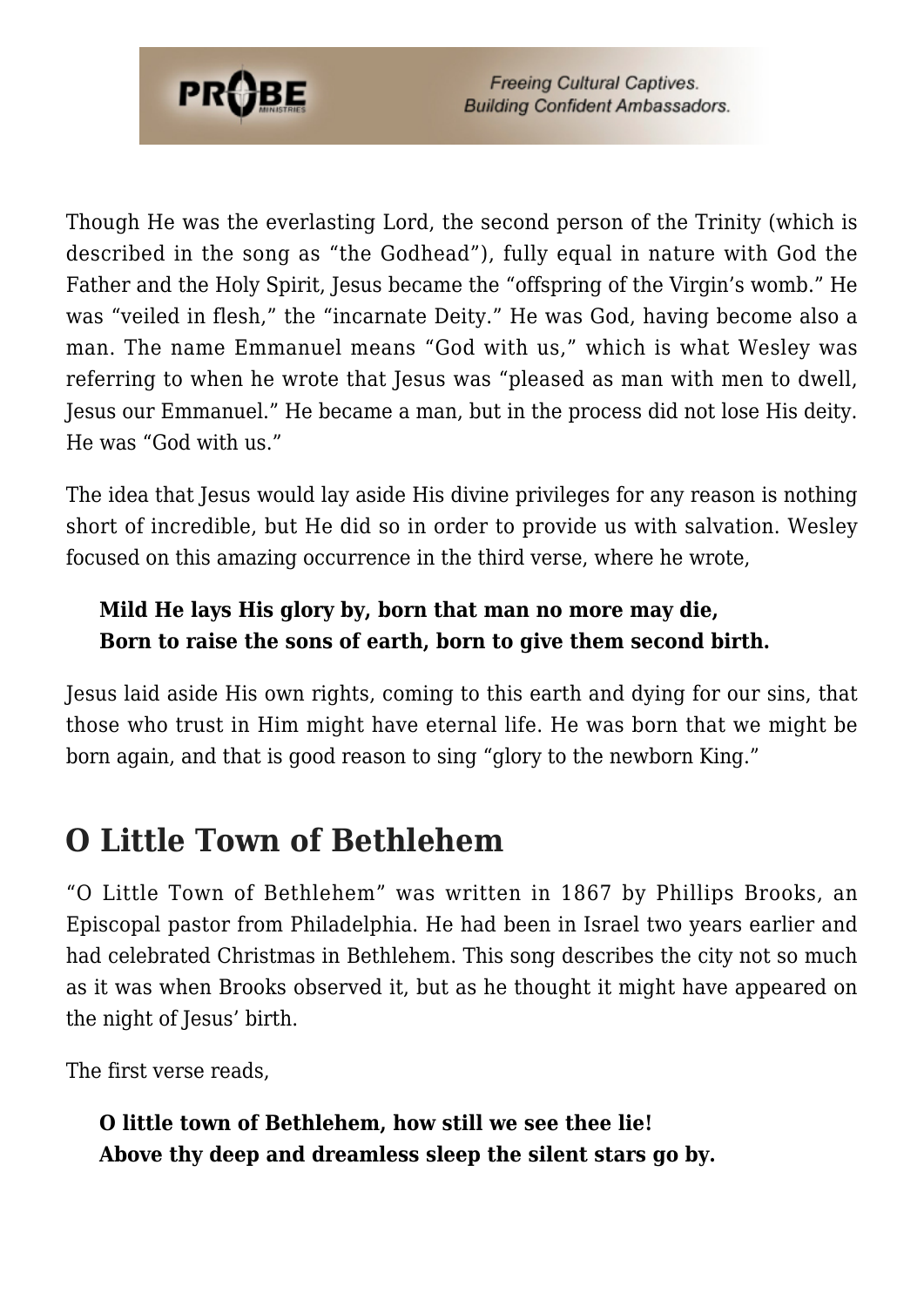

#### **Yet in thy dark streets shineth the everlasting light; The hopes and fears of all the years are met in thee tonight.**

The streets of our own cities are quiet on Christmas day; stores are closed and most people are at home. It is possible that Bethlehem was quiet on the night that Jesus was born, but we know that the place was full of people from out of town, and chances are that there were even more people on the streets than usual. But this song does not say as much about the level of activity in Bethlehem as it does about the fact that very few people even noticed the Baby who was born. One line from the second verse reads, "While mortals sleep, the angels keep their watch of wondering love"—a situation that is true even today. The world goes on about its business, working, eating, sleeping, and playing, utterly oblivious to the spiritual realities around it. As Brooks wrote in the third verse of the song,

#### **How silently, how silently, the wondrous gift is given! So God imparts to human hearts the blessings of His heaven. No ear may hear His coming, but in this world of sin, Where meek souls will receive Him still, the dear Christ enters in.**

When Christ came into this world, He came quietly. The angelic announcement to the shepherds was the only publicity that accompanied Him. He was born in a stable and laid in a feeding trough; He did not arrive with the pomp that one would expect of a King. For the most part, He still does not. When people today place their faith in Jesus Christ, the Bible tells us that He comes to live inside them through the indwelling Holy Spirit (John 14:16-23; Rom. 8:9-11). There is not a lot of flash associated with an entrance like that, and some of your friends might not even notice the difference at first, but when you trust in Jesus Christ an incredibly significant event takes place. Your sins are forgiven and you are made a new person (John 5:24; 2 Cor. 5:17).

Jesus' coming means that Christmas does not have to be the lonely time that it is for so many people. We can experience His salvation and enjoy His presence as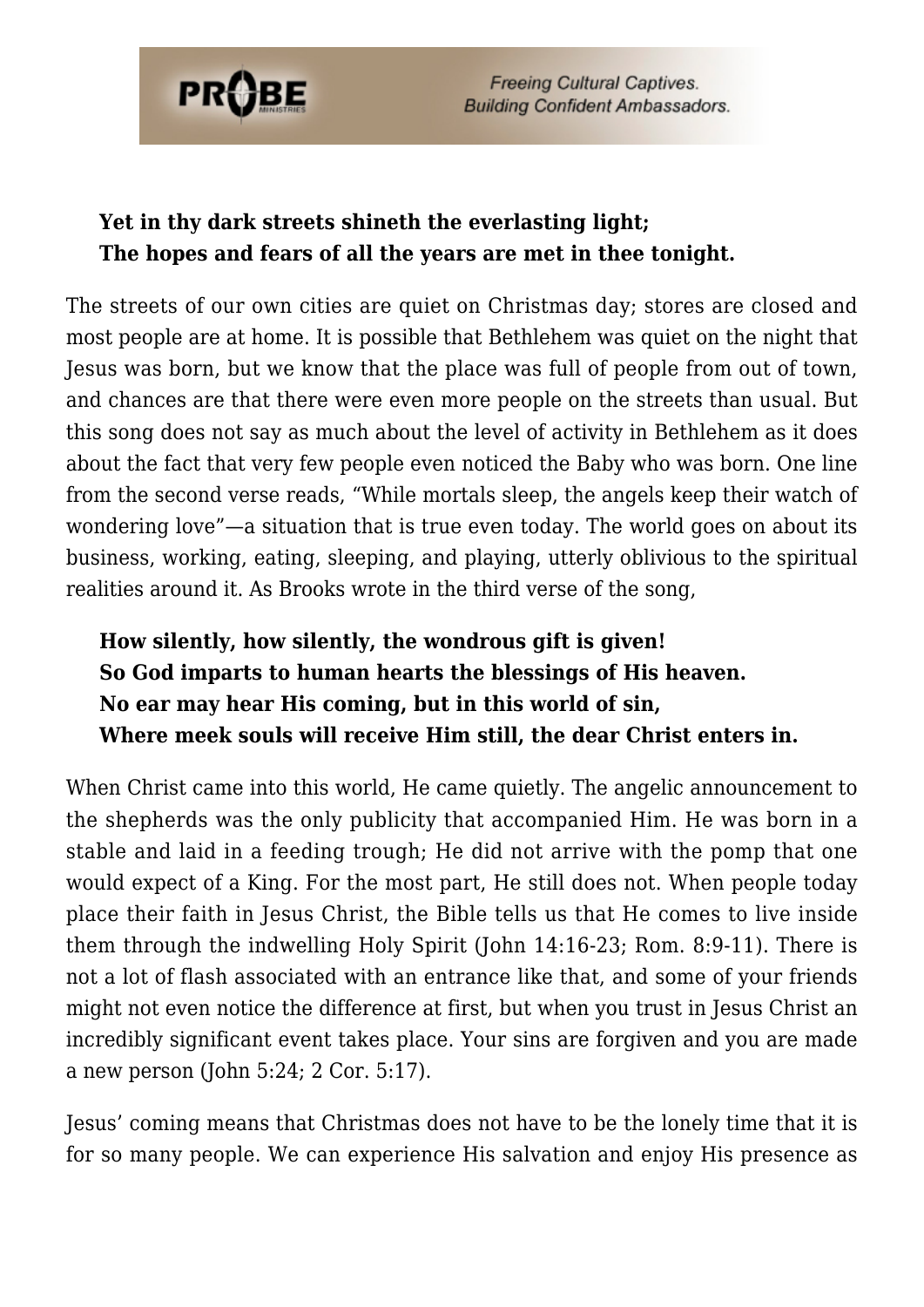

individuals, even though the world around us does not understand what is really going on. As the last verse of the song reads,

**O holy Child of Bethlehem! Descend to us we pray, Cast out our sin, and enter in; be born in us today. We hear the Christmas angels the great glad tidings tell; O come to us, abide with us, Our Lord Emmanuel.**

### **O Holy Night**

The carol "O Holy Night" by John Dwight begins by describing the night Jesus was born. It reads,

**O holy night! The stars are brightly shining. It is the night of the dear Savior's birth. Long lay the world in sin and error pining, Till He appeared and the soul felt its worth.**

The coming of Jesus Christ should make us feel valuable, and it should make us feel loved. John 3:16 tells us that Jesus came because "God so loved the world." First Peter 1 reminds us that God has actually purchased us out of our slavery to sin, not with something perishable and comparatively worthless like silver and gold, "but with precious blood, as of a lamb unblemished and spotless, the blood of Christ" (vv. 18,19). The fact that Jesus gave Himself for us should cause our souls to feel their worth to God.

The second verse of "O Holy Night" calls us to consider the incredible fact that the King of kings was born as a human infant and placed in a manger. Most of us cannot relate to that kind of birth—our children are usually born in hospitals and nurtured in the most sterile of environments. Jesus was not. He was born in a stable. More than that, He lived a life of poverty, experienced severe temptation and persecution, and died a brutal death, abandoned by His friends and wrongly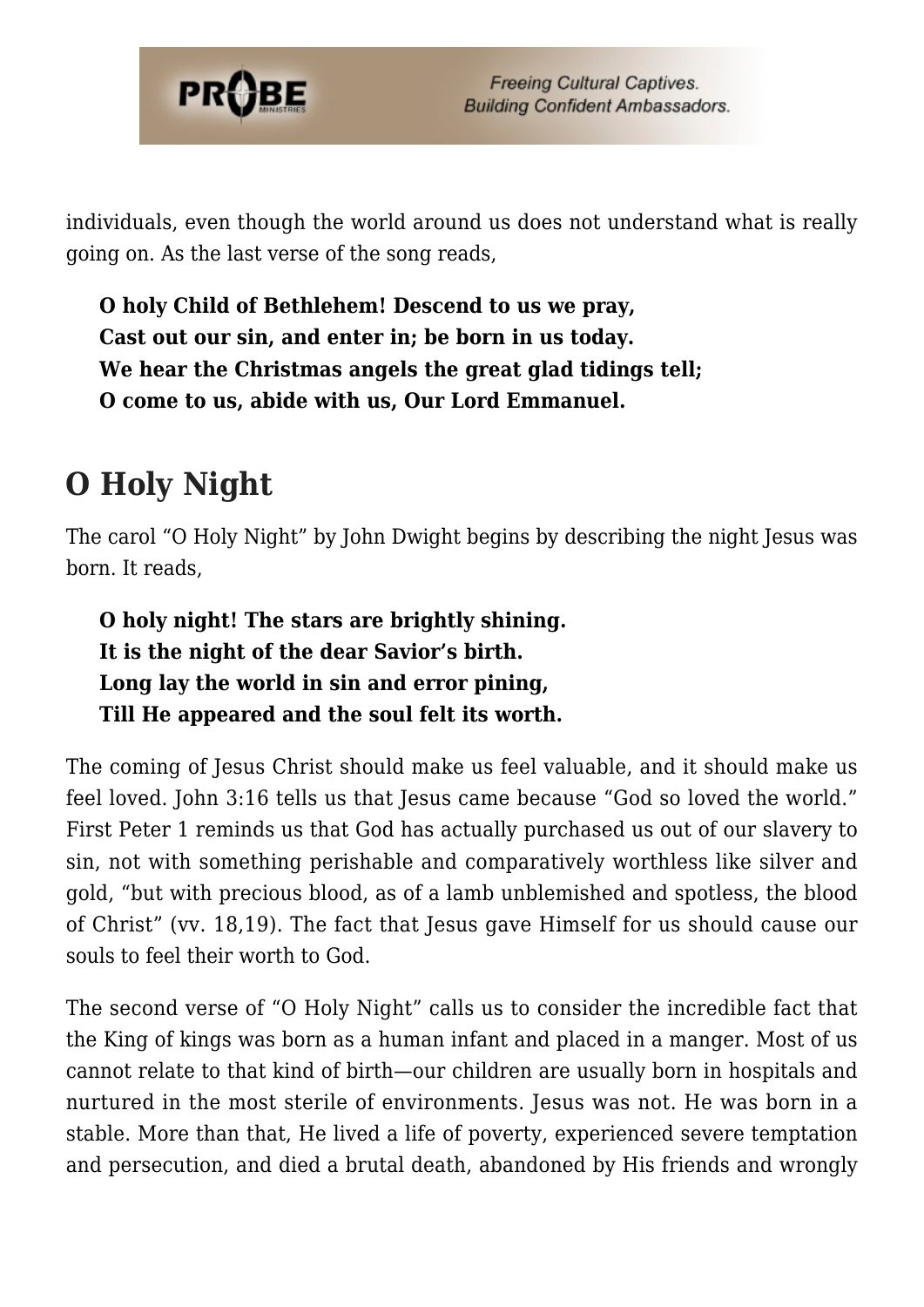

condemned by His enemies. Thus, although we cannot always relate to His experiences, He can relate to ours. This empathy is what Dwight was describing when he wrote

#### **The King of kings lay thus in lowly manger, In all our trials born to be our Friend. He knows our need, to our weakness is no stranger. Behold your King, before Him lowly bend.**

It must have seemed ironic for grown men to bow down before a baby, but no act of worship was ever more appropriate.

Considering our Lord's birth should cause us to worship Him, and it should cause us to respond to one another with humility. The third verse of "O Holy Night" reads,

#### **Truly He taught us to love one another; His law is love and His gospel is peace. Chains shall He break, for the slave is our brother, And in His name all oppression shall cease.**

We no longer have slavery in this country, but we have many other forms of oppression, and Dwight was correct in writing that the oppression of human beings is inconsistent with the worship of Christ.

The Bible tells us that we are to model the humility that Jesus demonstrated when He voluntarily laid aside His rights as God and became also a man in order to suffer for our salvation. Based on Christ's example, Paul writes,

Do nothing from selfishness or empty conceit, but with humility of mind let each of you regard one another as more important than himself; do not merely look out for your own personal interests, but also for the interests of others (Phil. 2:3-4).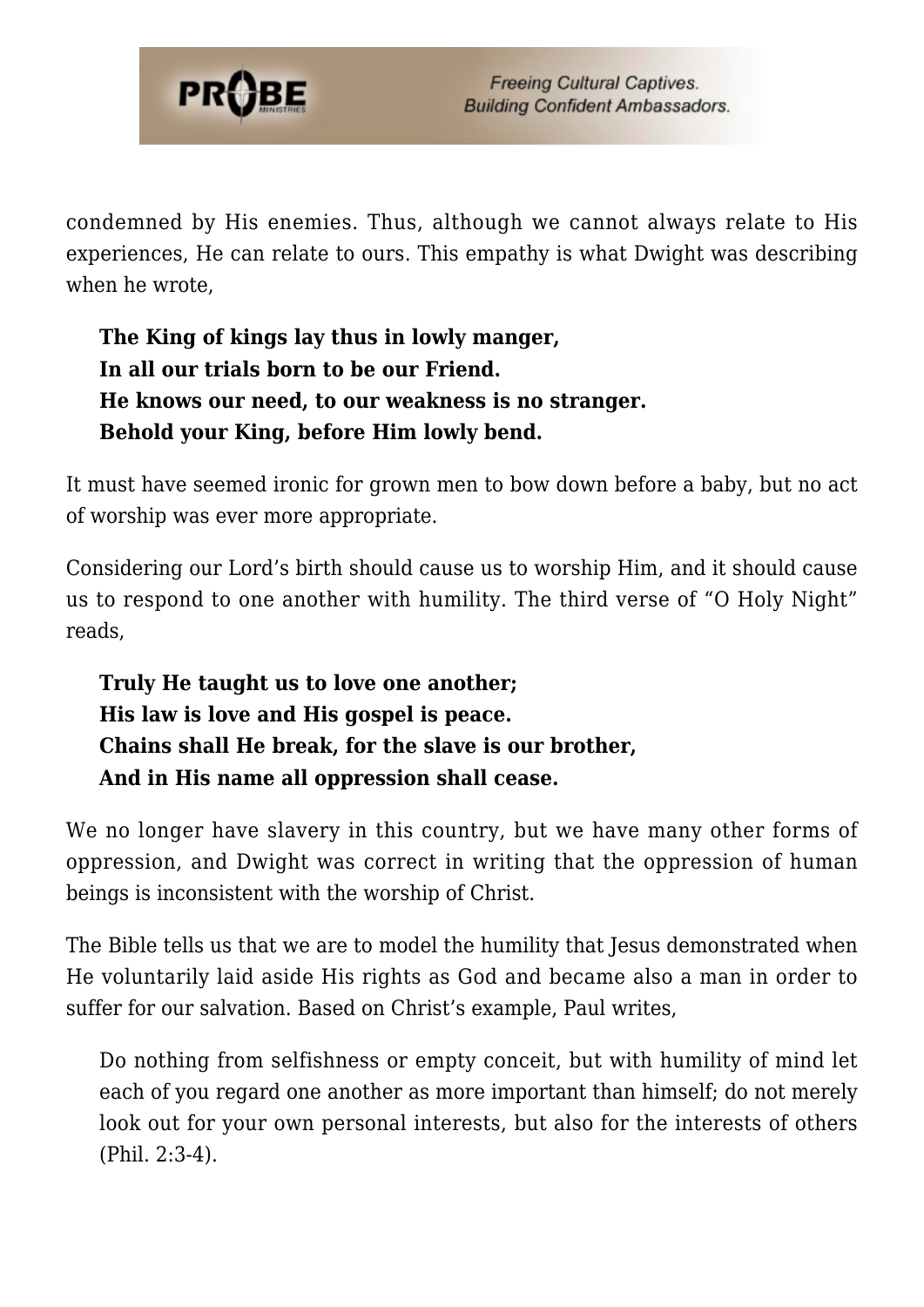

Paul tells us that we are wrong when we put our own interests ahead of someone else's, whether through the slavery that John Dwight spoke against or simply through insensitivity toward others.Because He loved us, Jesus chose not to exercise all of His rights. May we follow that pattern of humility as we love one another, even after Christmas.

### **Joy to the World**

"Joy to the World" was written by Isaac Watts and published for the first time in 1719. The song is a paraphrase of the 98th Psalm, and it has become one of the most popular Christmas carols of all time. The popularity of "Joy to the World" has resulted in a number of revisions designed to fit the theology of those singing it. For example, in 1838 the song was revised by a group of religious skeptics, who apparently liked the song but did not want to sing about the coming of the Lord. They changed the words from

#### **"Joy to the world! The Lord is come. Let earth receive her King. Let every heart prepare Him room, and heaven and nature sing,"**

to

"Joy to the world! The light has come [a reference to reason], the only lawful King. Let every heart prepare it room, and moral nature sing."

Several years ago the song was used by a marching choir in a major televised parade. But the choir only sang the first four words, "Joy to the world," and then just hummed the rest of the song!

People who do not believe in Jesus often do not mind singing about a baby born in a manger, but it is a little more awkward for them to sing about Him being the Lord of heaven and earth. And this song makes it very clear that Jesus did not just come to be an inspiring infant or a gentle teacher. He came as the Lord, the King